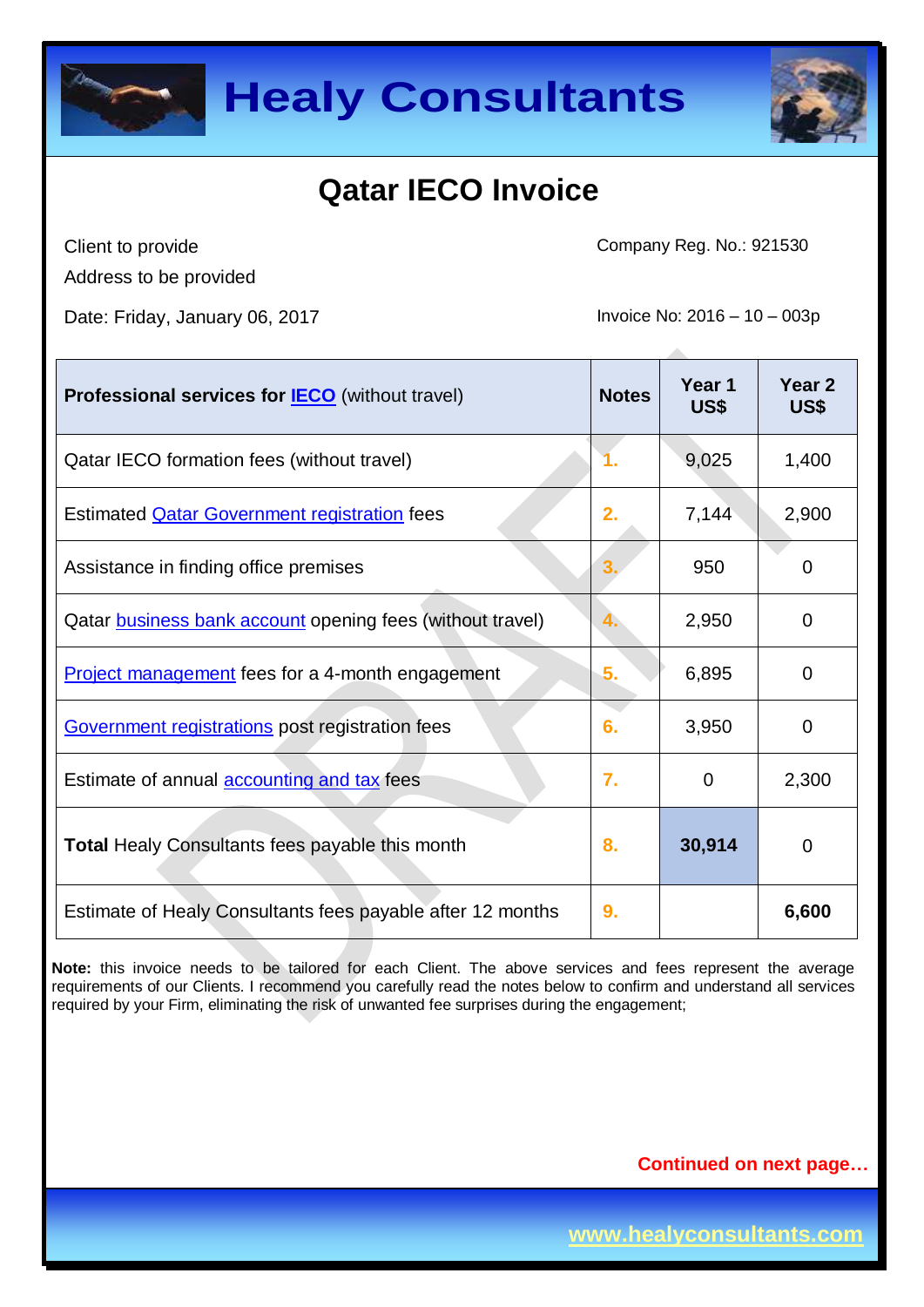



#### *Notes to invoice above*

**1.** Healy Consultants fees to efficiently and effectively complete Qatar international engineering consultancy office (IECO) registration within [3 months](http://www.healyconsultants.com/qatar-company-registration/fees-timelines/) by i) choosing the optimum regulatory license for our Client's business activities ii) reserving a IECO name with Ministry of Economy [and Commerce](http://www.mec.gov.qa/en/) iii) settling our accountant and lawyer fees and iv) preparing a high quality IECO registration application for [Ministry of Economy and Commerce;](http://www.mec.gov.qa/en/)

All [engagement fees](http://www.healyconsultants.com/company-registration-fees/) (click link) are agreed and paid up front and agree to the fees published on our country web pages. Consequently, there are no hidden fees, surprises or ambushes throughout the engagement. All engagement deadlines are agreed up front in the form of a [detailed](http://www.healyconsultants.com/index-important-links/example-project-plan/)  [project plan,](http://www.healyconsultants.com/index-important-links/example-project-plan/) mapping out [deliverables](http://www.healyconsultants.com/deliverables-to-our-clients/) by week throughout the engagement term;



Every week during the engagement, Healy Consultants will email our Client a [detailed status](http://www.healyconsultants.com/index-important-links/weekly-engagement-status-email/)  [update.](http://www.healyconsultants.com/index-important-links/weekly-engagement-status-email/) Our Client is immediately informed of engagement problems together with solutions. Your dedicated engagement manager is reachable by phone, Skype, live chat and email and will communicate in your preferred language;

- **2.** This fee is an estimate of government costs payable during your Firm's engagement. For transparency purposes, all government fee payments will be supported by original receipts and invoices. Examples of government costs include **i)** reserving the IECO name with the [Ministry](http://www.mec.gov.qa/en/)  of [Economy and Commerce](http://www.mec.gov.qa/en/) **ii)** registering the IECO documents with the [Commercial](http://www.mec.gov.qa/en/departments/administration_Trade/companies-control)  [Companies Control Department](http://www.mec.gov.qa/en/departments/administration_Trade/companies-control) **iii)** paying the Chamber of Commerce fee and **iv)** registering the IECO with the [tax authorities.](https://www.mof.gov.qa/ar/Pages/defaultHome.aspx) Following engagement completion, Healy Consultants will refund our Client any excess of funds received over actual Government costs paid;
- **3.** Before IECO registration is complete, the Qatar Government must review and approve a lease agreement for office premises. If your Firm requires this service from Healy Consultants, our one-time fee amounts to US\$950. The monthly rent thereafter will be paid independently and directly to the landlord by our Client. An estimate of such a rental for a space of 10 sqm for one employee is US\$2,500 per month;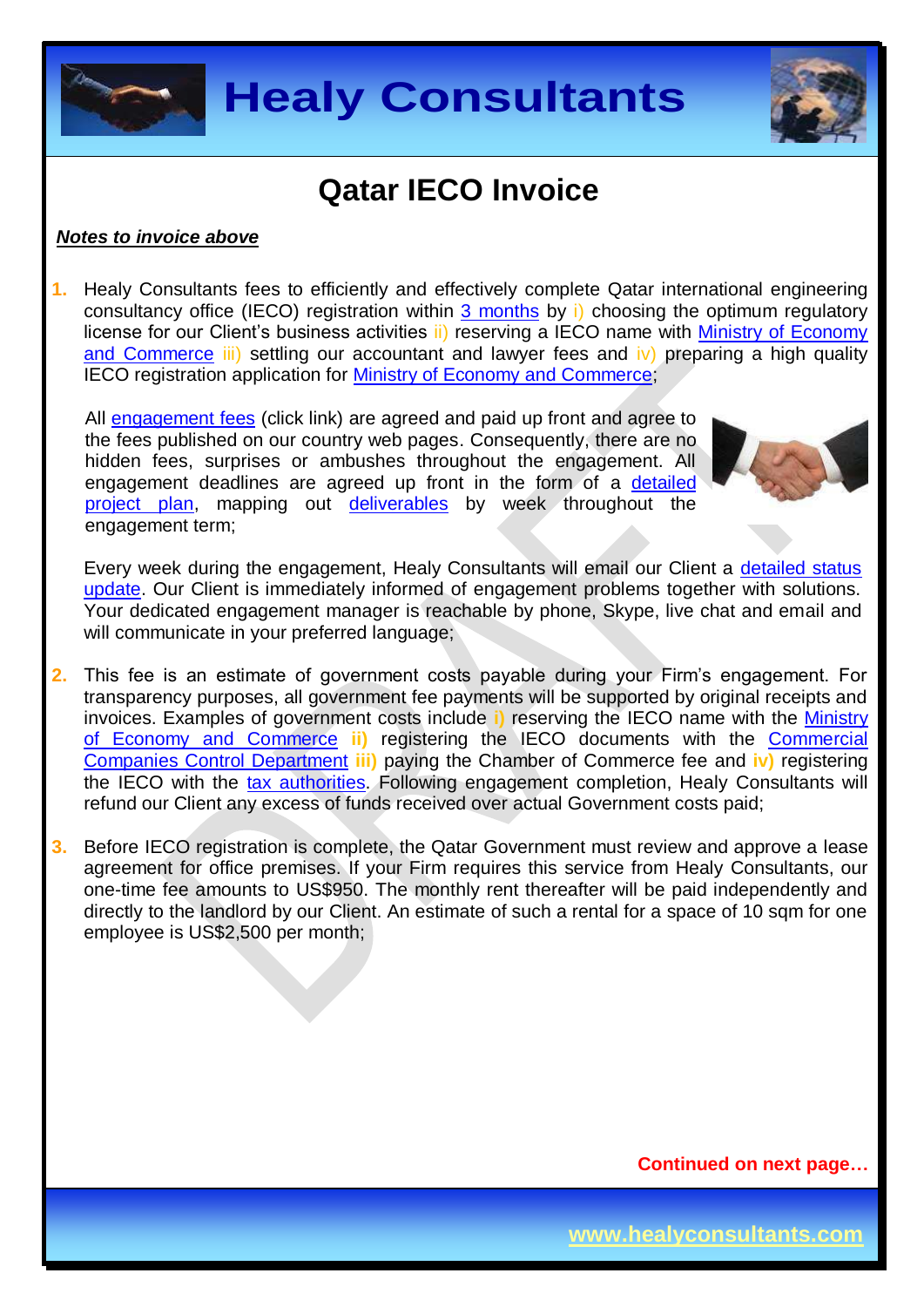



**4.** Healy Consultants will be pleased to open a Qatar business bank account without our Client travel. It is a time consuming task, and Healy Consultants will shelter our Client from the associated administrative challenges. As you can appreciate, it is a difficult task to obtain bank account approval through a newly formed IECO when shareholders, directors and bank signatories reside overseas. Healy Consultants will prepare a business plan for the bank to optimize the probability of business bank account approval. Depending on our Client's business and nationality, there is a 20% probability the banks will request a bank signatory to travel for a one hour bank interview. Healy Consultants will try its best to negotiate with the bank for a travel exemption. If our Client must travel to Qatar for business bank account opening, Healy Consultants will refund our Client US\$950;

If our Client is not comfortable with only a Qatar business bank account, Healy Consultants will be pleased to open [an international business](http://www.healyconsultants.com/international-banking/) bank account (click link) outside of Qatar. Examples include New York, Germany, Liechtenstein, Austria, Bulgaria, South Africa, Australia, London, South America or Dubai. All banks will be top tier banks in these countries with excellent internet banking services. Example of our global banking partners include HSBC, Standard Chartered Bank, Citibank, Barclays, Standard bank, ANZ bank, VTB bank, UBS, Credit Suisse;

The banks enjoy ultimate power of approval of business bank account applications. Consequently, guaranteed success is outside of Healy Consultants' control. What is inside our control is the preparation and submission of a high quality bank application that maximizes the likelihood of approval. To date, we enjoy a 100% approval record because of our global [banking relationships](http://www.healyconsultants.com/international-banking/corporate-accounts/) and determination.







Global banks continue to tighten business bank account opening procedures, their internal compliance departments completing more thorough due diligence of Clients. Consequently, our Clients should expect the bank account approval period to take up to 4 weeks. Furthermore, global banks now require evidence of proof of business in the country where the business bank account will be, including sales contracts or lease agreement;

**5.** This cost includes Healy Consultants fees to thoroughly research and plan Qatar [business set](http://www.healyconsultants.com/qatar-company-registration/setup-llc/)  [up](http://www.healyconsultants.com/qatar-company-registration/setup-llc/) for our Client including **i)** payment of retainer fees to multiple lawyers, accountants and other consulting firms **ii)** preparing a detailed [project plan](http://www.healyconsultants.com/index-important-links/example-project-plan/) with time lines **iii)** time taken to determine the optimum Qatar corporate structure, including preparation of a detailed comparison table of entities **iv)** ascertain the specific accounting, tax, [legal and compliance](http://www.healyconsultants.com/about-us/key-personnel/cai-xin-profile/) considerations **v)** finding solutions to [challenges that occur](http://www.healyconsultants.com/engagement-project-management/) throughout the engagement and **vi)** completing a detailed, 23-page [engagement strategy document](http://www.healyconsultants.com/engagement-strategy/) from all of the above;

**Continued on next page…**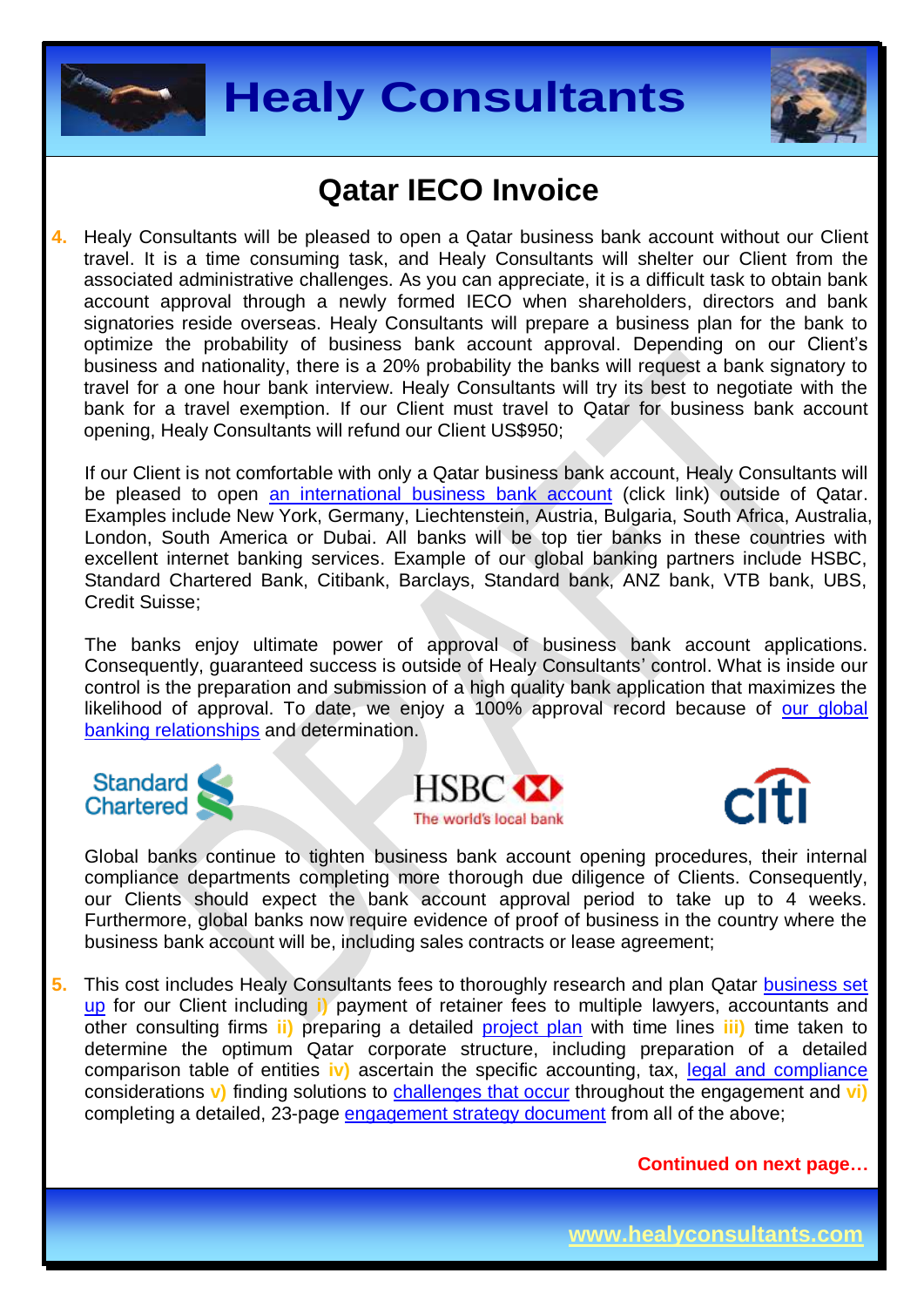



This cost also includes Healy Consultant's fees to efficiently and effectively [project manage](http://www.healyconsultants.com/project-manage-engagements/) and timely complete our Client's engagement including **i)** injecting the paid up capital on our Client's behalf and **ii)** collating and supervising the legalisation and attestation of all documents **iii)** weekly detailed [engagement status updates](http://www.healyconsultants.com/index-important-links/weekly-engagement-status-email/) to our Client and **iv)** weekly Friday conference call and **v)** finding solutions to unexpected challenges throughout the engagement;

Healy Consultants project management fees also include the time taken to devise the strategies as to how to **i)** minimise the [engagement period](http://www.healyconsultants.com/qatar-company-registration/fees-timelines/) **ii)** complete the engagement without our Client travelling **iii)** minimise tax using a Qatar freezone and **iv)** avoid the need for a specific regulatory license;

The Qatar IECO registration is a long and complicated process for foreign investors. Healy Consultants will liaise with multiple independent lawyers and accounting firms to ensure that **i)** your Firm complies with Qatar commercial regulations **ii)** your Firm's interests are well protected and **iii)** your Firm enjoys all possible tax benefits.

- **6.** After IECO registration is complete, Healy Consultants will complete multiple Government registrations including **i)** apply for municipal trade license in Doha, **ii)** apply for Employer's Immigration Department Identity Card; **iii)** apply for signage license; **iv)** register for income tax with the Companies Registry and **v**) register company with [Labor Department \(click link\);](http://www.mol.gov.qa/)
- **7.** For an active trading IECO, these [accounting and tax](http://www.healyconsultants.com/qatar-company-registration/accounting-legal/) fees are an estimate of Healy Consultants fees to efficiently and effectively discharge your annual company accounting and tax obligations. Following receipt of a set of draft accounting numbers from your company, Healy Consultants will more accurately advise accounting and tax fees. For a dormant company, Healy Consultants fees are only US\$950;



- **8.** All fees quoted in this invoice correspond to fees quoted [on Healy Consultants'](http://www.healyconsultants.com/company-registration-fees/) website. Please review this invoice carefully to identify errors. During the rush of the business day, it is possible that Healy Consultants inadvertently made fee calculation errors, typing errors or omitted services or omitted historic fee payments from Clients. In the unfortunate event you identify invoice errors, please revert to me directly re the same. I apologize in advance if I or my staff made invoice errors;
- **9.** Assuming our Clients re-engage Healy Consultants in year 2, this fee is an estimate of the fees payable next year, 12 months after the date of IECO registration;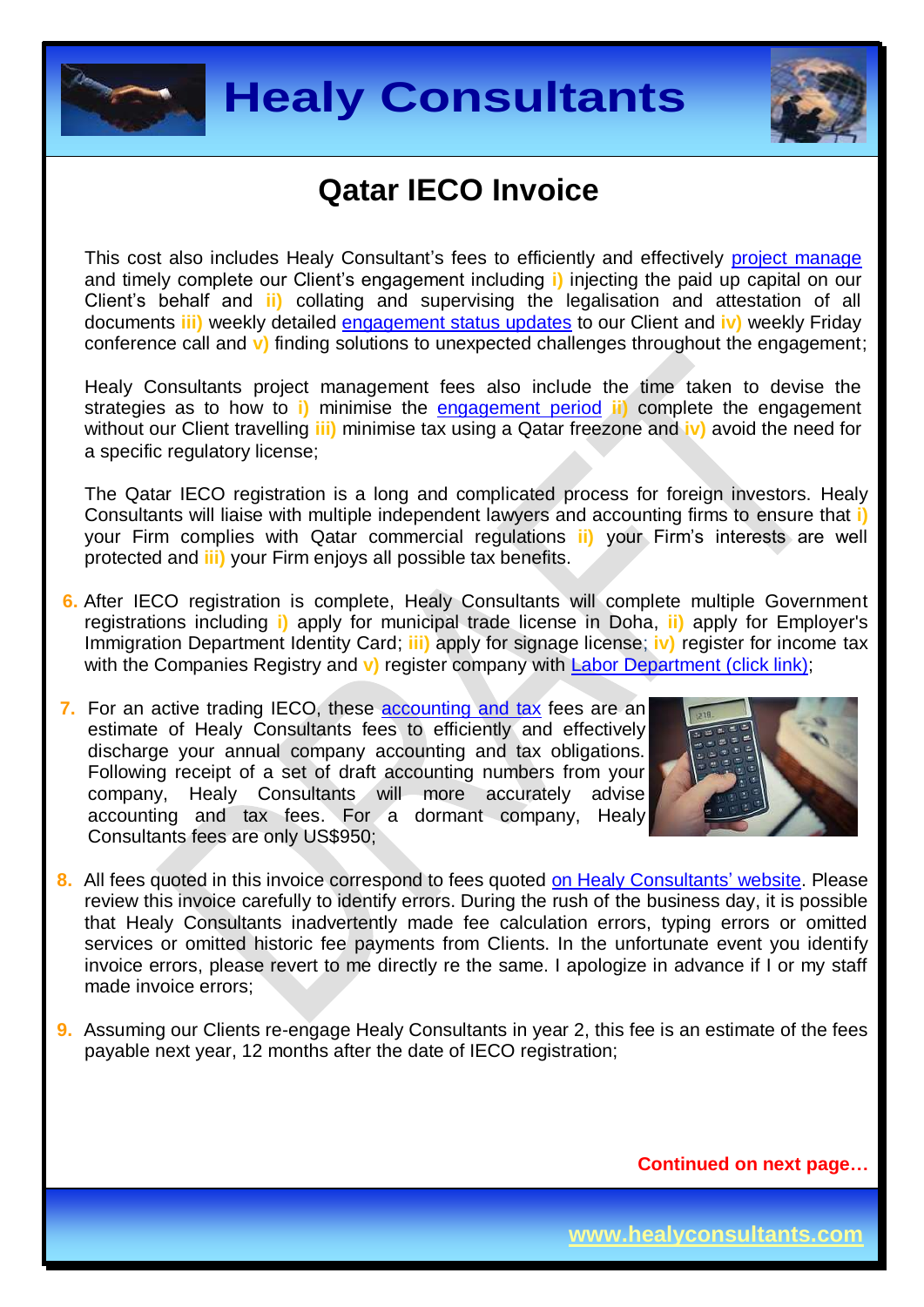



- **10.**In accordance with the [Qatar Commercial Companies Law,](http://www.qcb.gov.qa/English/Documents/QCB%20Law/Commercial_companies_law_En.pdf) an IECO is required to have a resident representative. If required, Healy Consultants will be pleased to provide your firm with a professional nominee director from Qatar. Our fees for a nominee local representative is US\$6,600 per annum;
- **11.** In accordance with **Qatar Commercial Companies Law No(5) of 2002**, the issued share capital of US\$55,000 must be deposited to the business bank account before company incorporation is complete. To optimize engagement efficiency and minimize delays, Healy Consultants is happy to deposit these funds on behalf of our clients;
- **12.**The IECO's business activities are limited to engineering and architectural works. The IECO suffers a corporation tax of 10%. The parent company paid up share capital must be at least US\$55,000. A IECO can **i)** lease office premises and **ii)** issue sales invoice to Clients' and **iii)** sign local legal contracts. The IECO is permitted to work on multiple contracts and does not have a specific lifespan;
- **13.** The fees quoted in this invoice are a prediction of the fees required to efficiently and effectively complete this engagement in a timely manner. If during the engagement Healy Consultants realizes that the project is more complex than anticipated, requiring a large additional investment of time, my Firm will revert to request additional fees. If Healy Consultants completes the engagement faster and more easily than expected, Healy Consultants is happy to refund some fees to our Client;
- **14.** Engage Healy Consultants to [project manage](http://www.healyconsultants.com/project-manage-engagements/) business set up in every country on the planet. We are the best in the [world](http://www.healyconsultants.com/best-in-the-world/) at what we do, timely completing [the A to Z](http://www.healyconsultants.com/a-to-z-of-business-set-up/) of every country engagement;
- **15.** If our Client and Healy Consultants properly plan this engagement, our Clients' will *not* have to travel during this engagement. Healy Consultants will efficiently and effectively complete company registration and business bank account opening in a timely manner without our Client presence. Instead, our Client will need to **i)** sign and get documents legalized in the embassy in their country of origin and **ii)** courier the originals to Healy Consultants office;



**16.** Depending on our Client's business and nationality, the Qatar Government may require a special regulatory license to carry on your business in the country. Healy Consultants will assist our Client secure license approval; there may be additional engagement fees. However, the Government enjoys ultimate power of approval of company registrations and business licenses;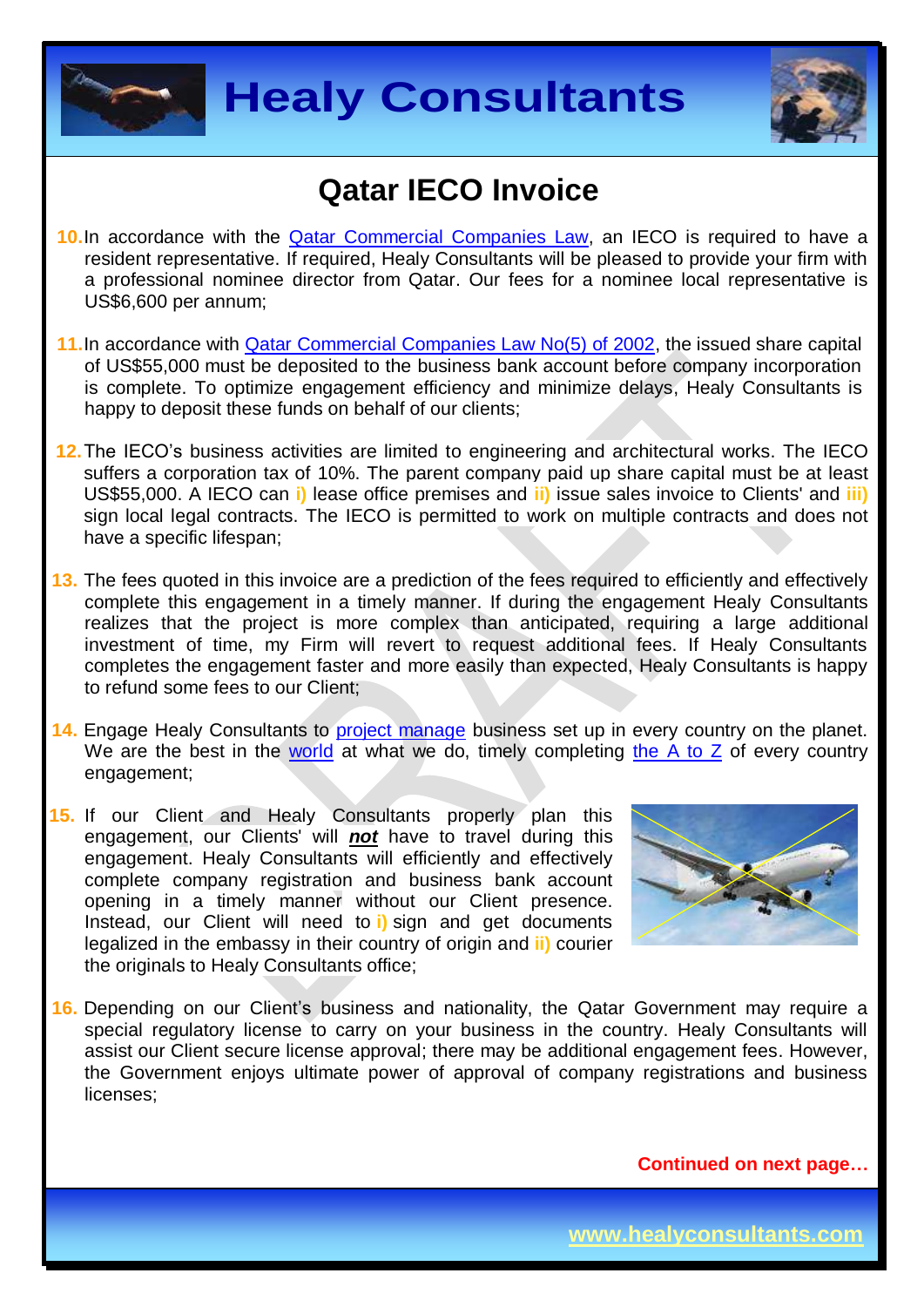



- **17.** If our Client requires non-resident nominee shareholder and director services [\(click link\),](http://www.healyconsultants.com/corporate-outsourcing-services/nominee-shareholders-directors/) Healy Consultants will be pleased to assist. Our fee for professional, passive nominee non-resident corporate shareholder amounts to US\$2,100 per annum. Our fee to be both non-resident nominee director and shareholder amounts to US\$6,600 per annum. Being the sole shareholders and sole director of a Client's company exposes Healy Consultants to reputation, litigation and financial risk;
- **18.** If required, Healy Consultants will be pleased to assist your firm to secure employee [visa](http://www.healyconsultants.com/qatar-company-registration/employment-visas/) approvals. Our fee is US\$2,950 for the first employee, US\$1,950 for the second employee, US\$950 per employee thereafter. Our employee visa fees includes preparation of a quality visa application and submitting to the correct Government immigration officers. The Government enjoys ultimate power of approval of visa applications. Consequently, guaranteed success is outside of Healy Consultants' control. What is inside our control is the preparation and submission of a high quality immigration visa application that maximizes the likelihood of visa approval;
- **19.** Monthly, quarterly and mid-year Government tax obligations include monthly and quarterly payroll reporting, and corporation tax return filing. If you need our help, Healy Consultants can complete monthly Government reporting for a monthly fee of US\$860. Healy Consultants monthly support will include **i)** receive in dropbox the monthly invoices from our client **ii)** label monthly bank statement transactions **iii)** submission of monthly employee payroll reporting;
- **20.** It is important our Clients are aware of their personal and corporate tax obligations in their country of residence and domicile. Let us know if you need Healy Consultants help to clarify your local and international annual tax reporting obligations;
- **21.** During the engagement, shareholders and directors' documents may need to be translated into the local language; before the Government and Bank approves company registration and business bank account opening respectively. Consequently, our Client should budget for possible additional translation and embassy attestation fees. Either our Client or Healy Consultants can complete this administrative task;

As always, Healy Consultants will negotiate with all third parties to eliminate or reduce additional engagement costs. For transparency purposes, all third party fee payments will be supported by original receipts and invoices. Examples of possible third party payments include **i)** embassy fees **ii)** notary public costs **iii)** official translator fees;

**22.**Some of our Clients' require an [immediate country](http://www.healyconsultants.com/turnkey-solutions/) solution. With this strategy, within a day Healy Consultants can supply our Client **i)** an existing dormant Qatar company number and **ii)** an already approved Qatar corporate bank account number and **iii)** a business address. Turnkey solutions are attractive to those entrepreneurs who wish to immediately close a country deal, sign a contract or invoice a customer;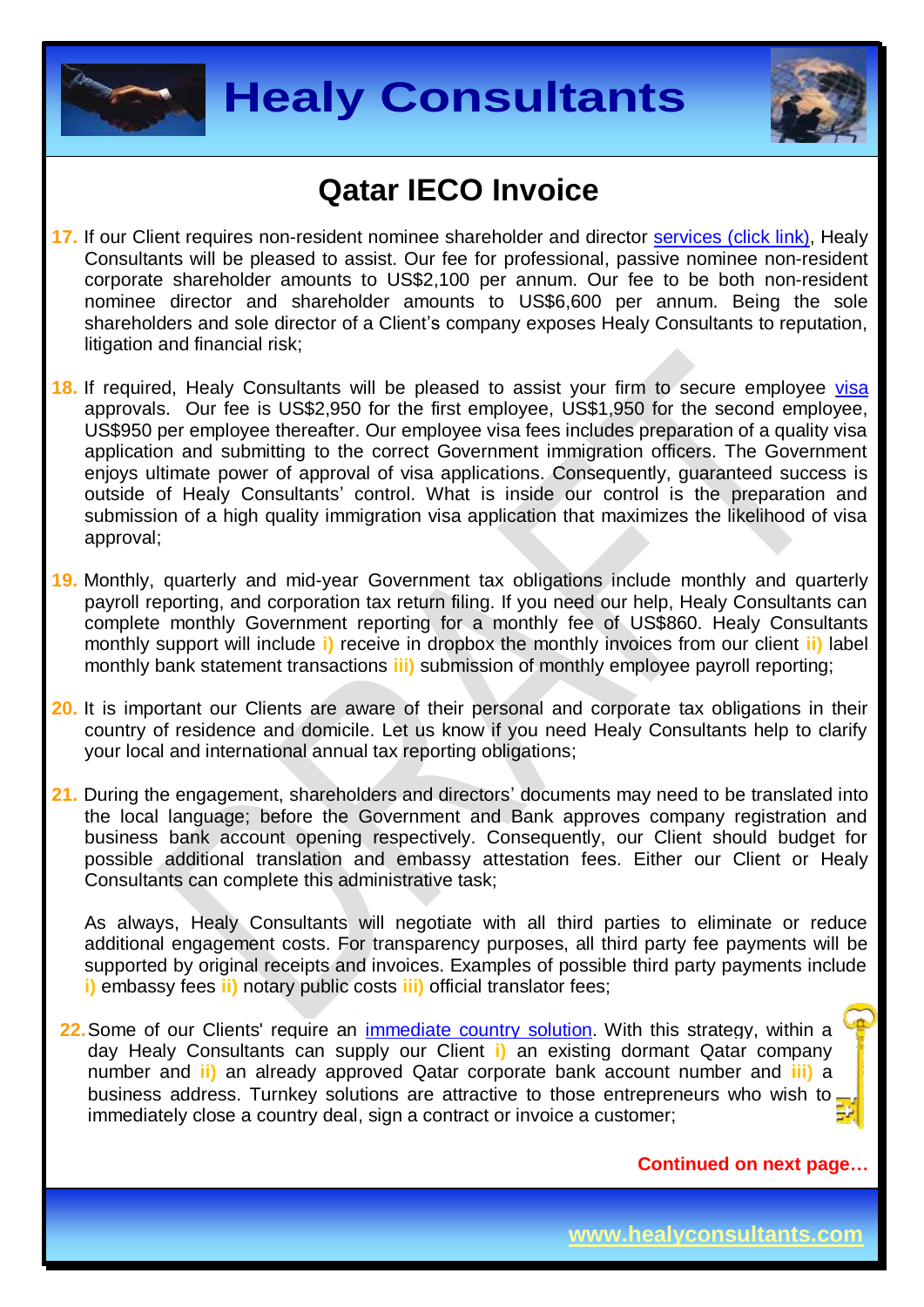



- 23. As stipulated on our [business website](http://www.healyconsultants.com/) and in section 3 of our engagement letter, Healy Consultants will only commence the engagement following **i)** settlement of our fees and **ii)** completion and signing of our legal engagement letter;
- 24. Healy Consultants will only register your IECO after 75% of [due diligence documentation](http://www.healyconsultants.com/due-diligence/) is received by email. Healy Consultants will only open a business bank account after 100% of the Client's original due diligence documentation is received by courier;
- 25. During the annual renewal engagement with our Client, our in-house Legal and Compliance [Department \(click link\)](http://www.healyconsultants.com/about-us/key-personnel/cai-xin-profile/) reviews the quality and completeness of our Client file. Consequently, Healy Consultants may revert to our Client to ask for more up to date [due diligence](http://www.healyconsultants.com/due-diligence/)  [documentation;](http://www.healyconsultants.com/due-diligence/)
- **26.** To assist our Clients to minimize foreign exchange costs, we offer the payment in SG\$, Euro, Pounds or US\$. Kindly let me know in which currency your Firm prefers to settle our fees and I will send an updated invoice, thank you;
- 27. Some of our Clients' engage Healy Consultants to [recruit \(click link\)](http://www.healyconsultants.com/corporate-outsourcing-services/how-we-help-our-clients-recruit-quality-employees/) local employees. We have a lot of experience in this area and we are quite skilled at securing quality candidates for our Clients';
- 28. To efficiently and effectively complete your engagement in a timely manner, we recommend your Firm transfers these funds to Healy Consultants corporate bank account. Thereafter, our Incorporation and Banking Team will aggressively advance your engagement, providing your Firm daily feedback as to engagement status. I would be grateful if you email us the bank transfer advice slip to enable my Accounting Department to accurately and timely identify bank receipts:



**Continued on next page…**